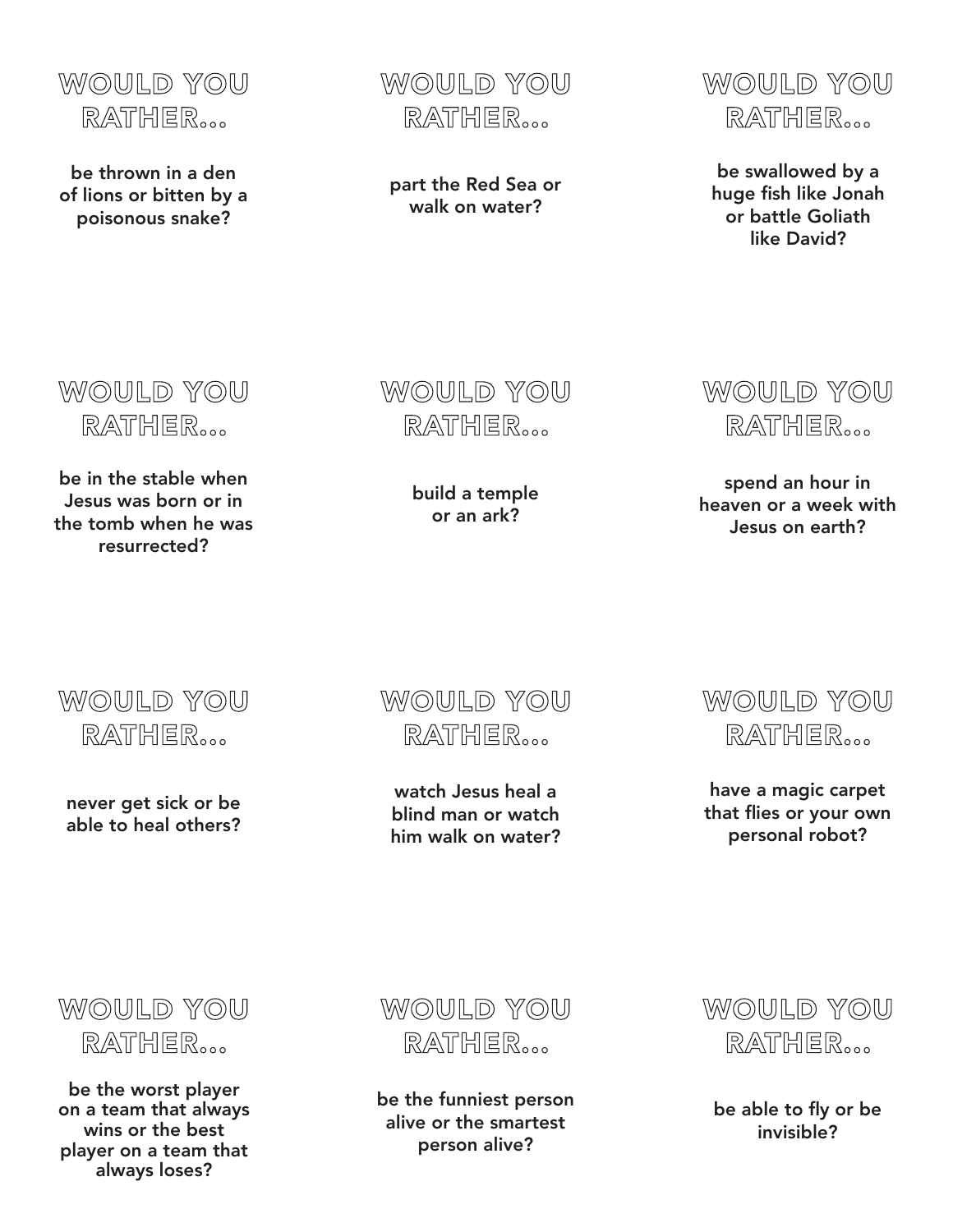

never feel any emotions or feel the emotions of every person you meet?

WOULD YOU RATHER...

always be 45 minutes early or 45 minutes late?



eat out for every meal or have to cook every meal?



never have to shower again or never have to clip your toenails?

WOULD YOU RATHER...

give up your phone or your pet?



be trapped in a room with a friendly tiger or with 10 bumblebees?



have all your arguments streamed live on Instagram or never use the internet again?

WOULD YOU RATHER...

make a handmade gift for someone or purchase it from a store?



win \$50,000 or let your best friend win \$500,000?



speak every language or be able to speak to all animals?



have free wi-fi wherever you go or free coffee whenever you want?



live in an amusement park or a zoo?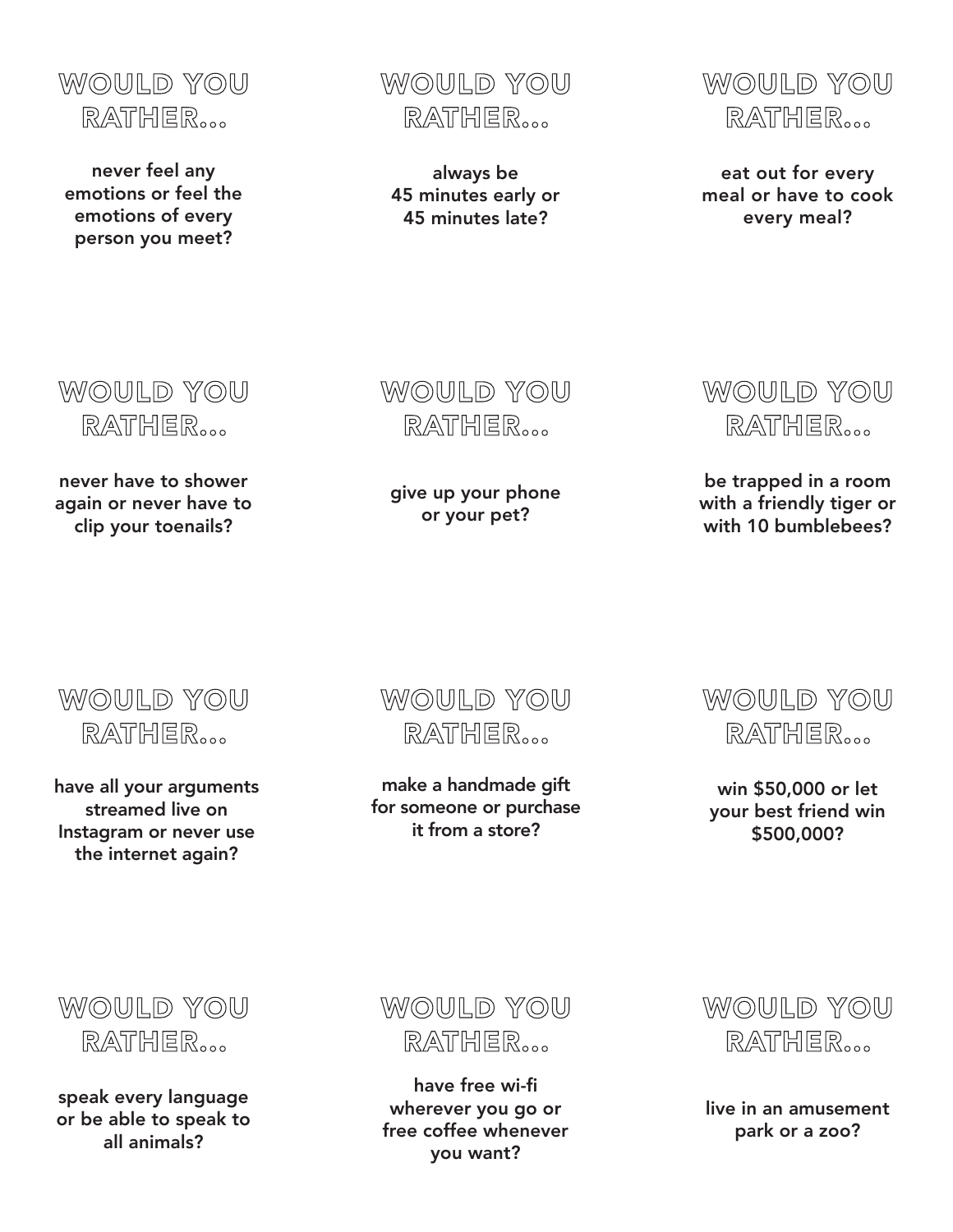

begin every sentence with "I've gathered you here today" or end every sentence singing "amen"?

WOULD YOU RATHER...

have bad breath or smelly feet?



always wear earmuffs or goggles?

WOULD YOU RATHER...

eat the same meal for the rest of your life or never eat the same meal twice?

WOULD YOU RATHER...

publish a diary of your most embarassing moments or make a movie of them?



fight 100 duck-sized horses or 1 horse-sized duck?



read a book or watch a movie?

WOULD YOU RATHER...

receive cash or gifts for your birthday?



wear a wedding dress/ tuxedo or a bathing suit every single day?

WOULD YOU RATHER...

be a kid your whole life or an adult your whole life?

WOULD YOU RATHER...

go deep sea diving or bungee jumping?



explore space or the ocean?